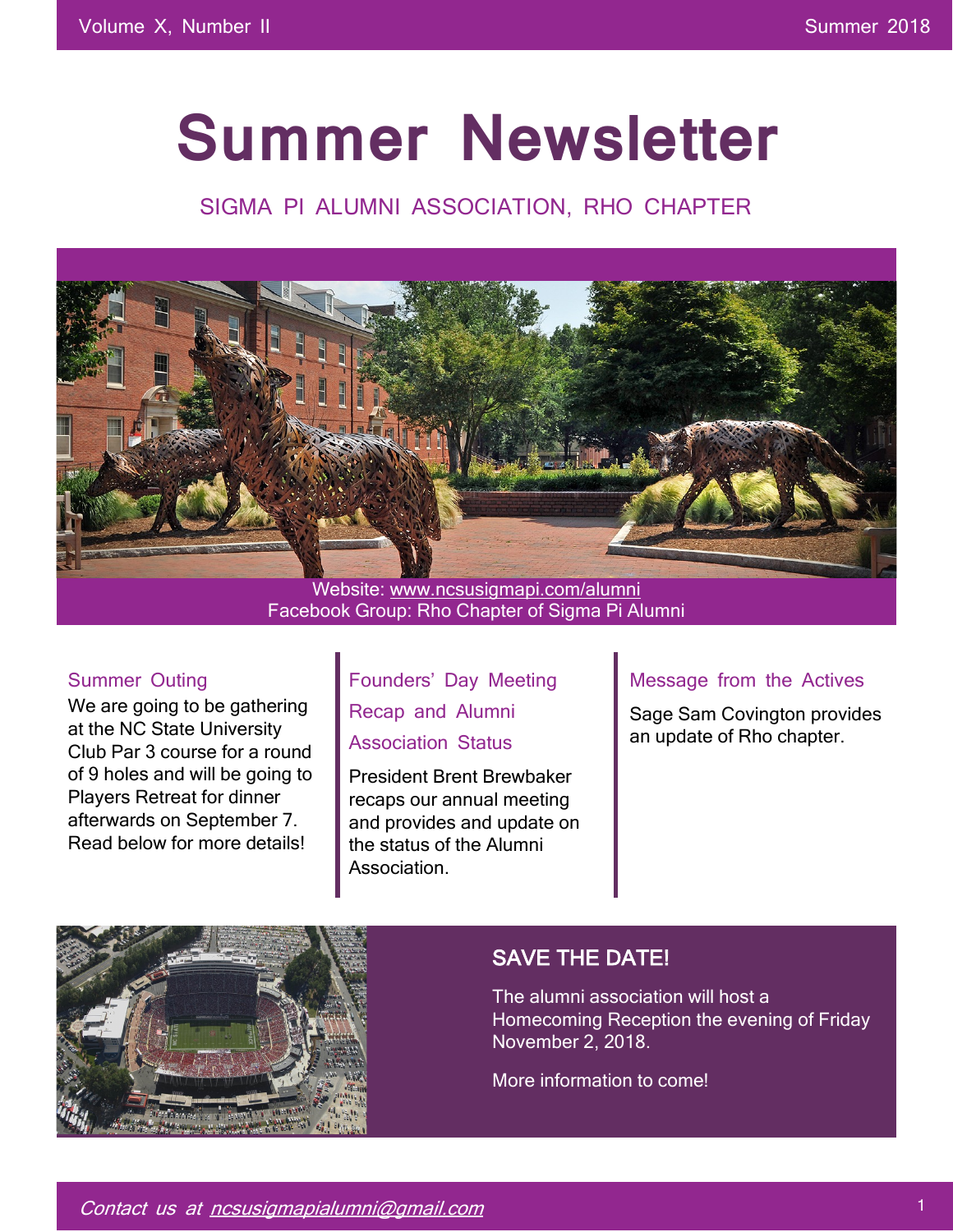

## Summer Outing 2018

GOLF AT NC STATE UNIVERSITY CLUB PAR 3 COURSE!

Gents, it is time to have our annual summer outing! We are going to be gathering at the NC State University Club Par 3 course for a round of 9 holes and will be going to Players Retreat for dinner afterwards. Sign up as a single or sign up as team with other brothers, but only bring 3 clubs per person (you can share clubs between the team).

This course is a walking par 3 and has graciously shut down the course just for us. They have 2 carts that we will stock with ice cold beverages and waters while we are walking

When: September 7, 2018 @ 5:30 PM

Where: NC State University Club, 4200 Hillsborough St, Raleigh NC

Cost: \$20 per person

How many clubs per person: Only 3

What happens after: Dinner at Players' Retreat, 105 Oberlin Rd, Raleigh NC

around. We will be doing a shotgun start at 5:30 PM and hope to have you all there.

If you would like to play a round around 3-4:30, the course will be open to you for another \$10!

Entry is needed by September 2, 2018. Money can be paid in check or cash to Steele Hall, 1046 Brighthurst Drive, Raleigh NC 27605 in advance or can be paid when you arrive at the course. Please send the entry form to ncsusigmapialumni@gmail.com.

We look forward to seeing you all there!

Sigma Pi Golf Summer Outing Entry Form (send to ncsusigmapialumni@gmail.com)

Name & Phone Number:\_\_\_\_\_\_\_\_\_\_\_\_\_\_\_\_\_\_\_\_\_\_\_\_\_\_\_\_\_\_\_\_\_\_\_\_\_\_\_\_\_\_\_\_\_\_\_\_\_\_\_\_\_\_\_\_\_\_

Pledge Class: \_\_\_\_\_\_\_\_\_\_\_\_\_\_\_\_\_\_\_\_\_\_\_\_\_\_\_\_\_\_\_\_\_\_\_\_\_\_\_\_\_\_\_\_\_\_\_\_\_\_\_\_\_\_\_\_\_\_\_\_\_\_\_\_\_\_

Amount paid: \_\_\_\_\_\_\_\_\_\_\_\_\_\_\_\_\_\_\_\_\_\_\_\_\_\_\_\_\_\_\_\_\_\_\_\_\_\_\_\_\_\_\_\_\_\_\_\_\_\_\_\_\_\_\_\_\_\_\_\_\_\_\_\_\_\_

Teammates (if applicable): \_\_\_\_\_\_\_\_\_\_\_\_\_\_\_\_\_\_\_\_\_\_\_\_\_\_\_\_\_\_\_\_\_\_\_\_\_\_\_\_\_\_\_\_\_\_\_\_\_\_\_\_\_\_\_\_

Attending Dinner: Yes \_\_\_ No \_\_\_\_

Contact us at ncsusigmapialumni@gmail.com 2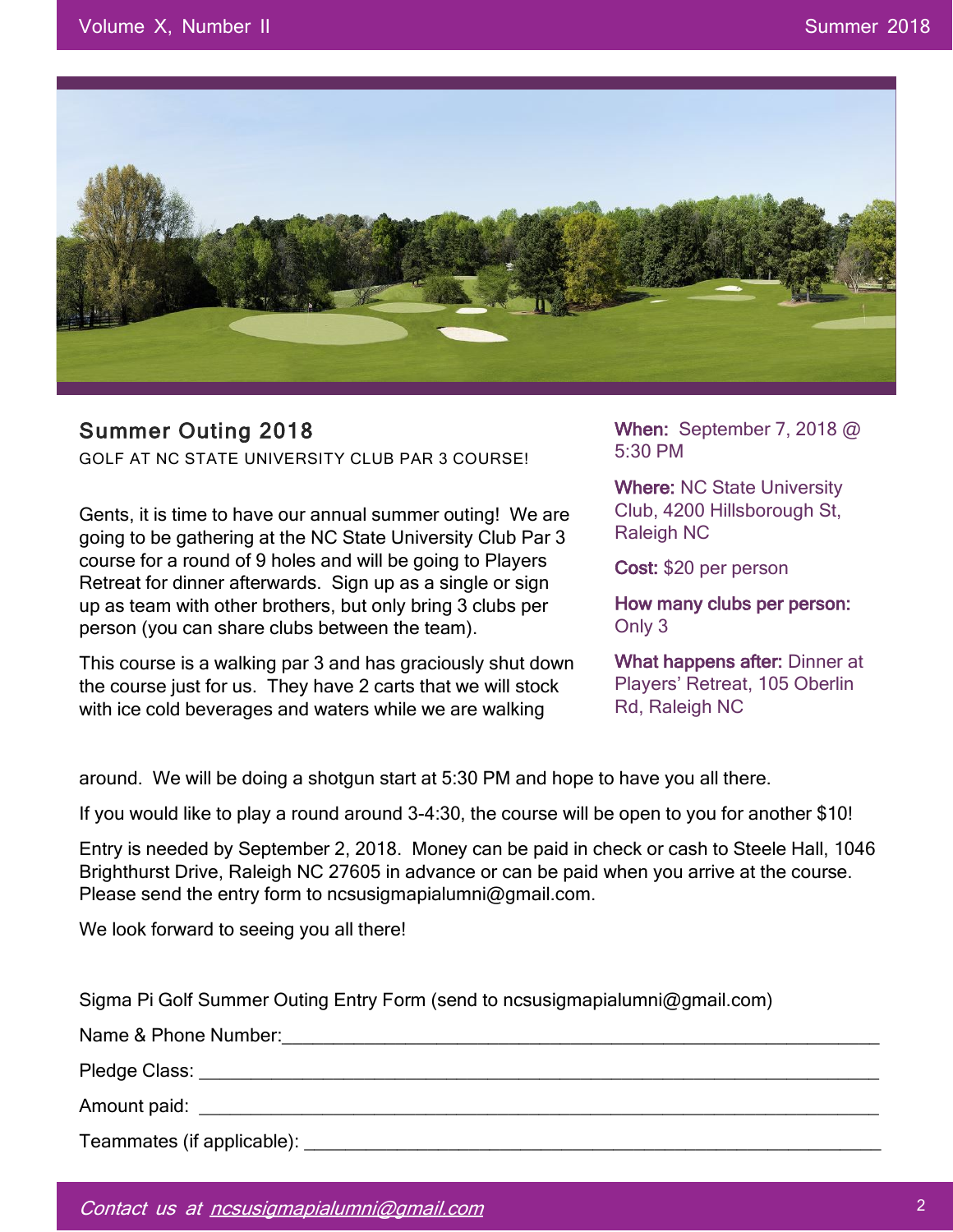## Founders' Day Meeting Recap

Distinguished Alumni,

On February 24 th , 2018, Sigma Pi Rho Chapter Alumni Association had our 10 th consecutive Founders' Day Annual Meeting. For about the last 7 or 8 years, we have had it at the famed Players' Retreat Pub. Always great seeing so many of you in such a great establishment……but we can certainly make more room in 2019, so if you haven't attended in the past, please plan to do so.

At this meeting, we had a full agenda with updates on many important topics. Additionally, we had three Board of Director positions up for election. Those spots were filled with the re-election of Brian Norris and the elections of Rich Adams and Caleb Lloyd. These gentlemen join Jim Baggs, Steele Hall, Will Lackey, and myself to form the 7-man group. I would like to formally welcome both Rich and Caleb, and thank all of these guys for continuing their commitment and dedication to our fraternity.

I would also like to recognize Jack Daniels and Tommy Rodwell, who both served three 3-year terms on the Board. Jack chose retirement and Tommy chose being a dad to help fill in the time void they will now have!!!! This Alumni Association would be a shadow of itself without these two "fine outstanding young southern gentlemen."

Quick Housing Update………….we are now three years into a 5-year lease on our "new" house on Greek Way. This is the same 12,000 sq ft house that we have an option to purchase on or before July 2020. We have now established a Housing Committee to thoroughly evaluate our Fraternity's best course. They are looking at own vs rent, this house vs other possible locations, value of this house vs our option to purchase, fundraising, housing corporation concept, bank mortgage vs private funds, etc., etc. The goal is for this committee to make strong recommendations to the Board and steer our Fraternity on the most beneficial path. I would like to thank Ted Cunningham, Rick Kiernan, Pat McKee, and Jim Saunders for volunteering for this most important responsibility.

Our Association is coming off a record year in 2017, where we had 94 paying members. We really want to build on that momentum in 2018. There are so many ways that we'd love for you to get involved………Founder's Day, Summer Outing, Homecoming, Monthly Social Gatherings, Speaking at a Rush Function, Helping an Active with a Resume, etc., etc………but if you can't do any of that due to living too far away or if you are just too busy, at a minimum please consider joining the Association.

Hope to see you very soon!

In the bond,

Brent Brewbaker, Alumni President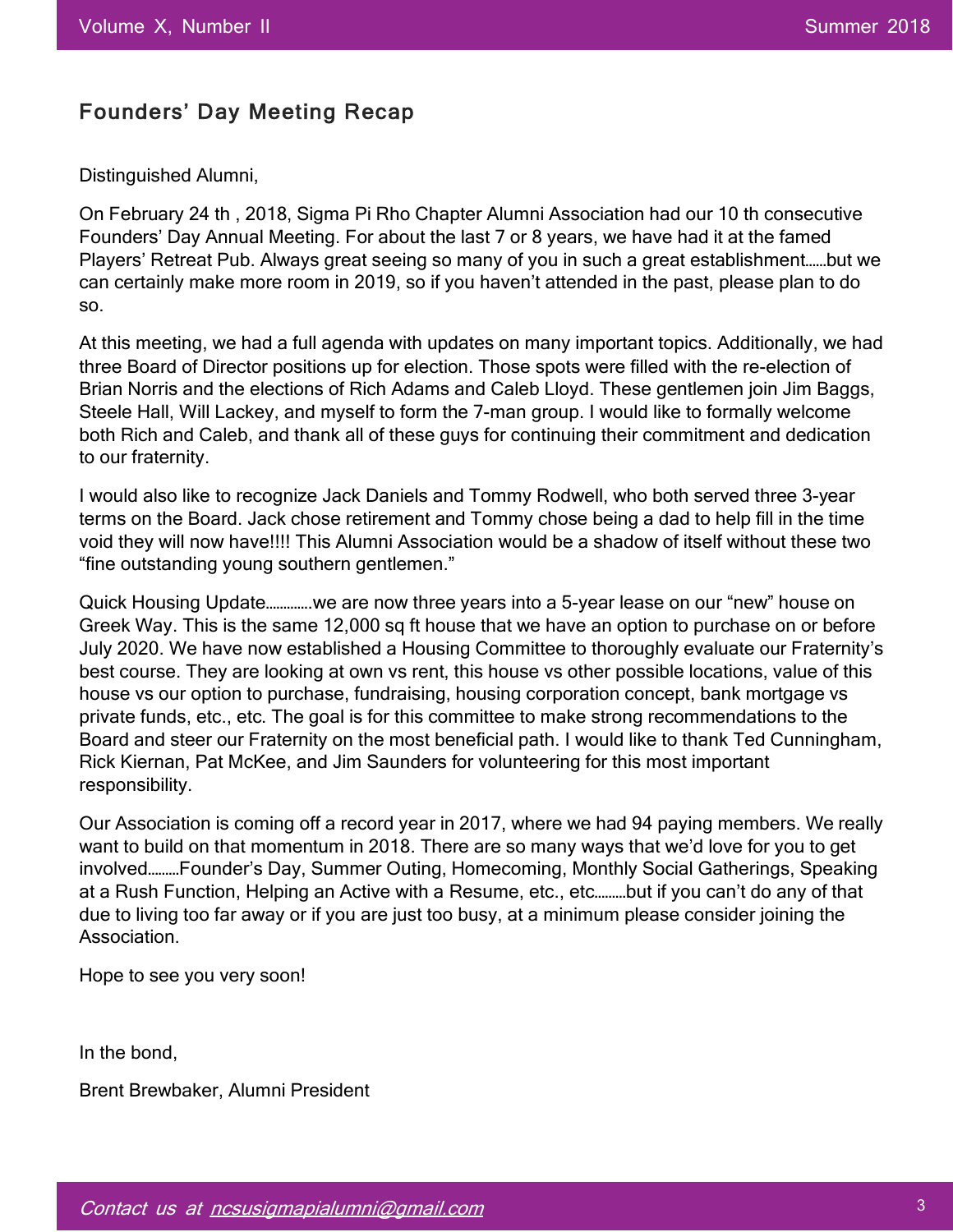#### Message from the Actives

To the Alumni of Sigma Pi,

We concluded the 2018-2019 academic year with 11 brothers graduating in the spring while initiating three new members Bryson Smith, Kyle Bonnett, and Justin Hudson. Our annual Break the Silence 5k was a huge success this year with over 400 people attending the event and raising over \$11,000 for the student health center. Recently at convocation we were awarded the ACE award for our efforts which is a great testament of the hard work and time that we put into the event every year. I am very proud of our organization for receiving this award and continuing to have one of the most successful philanthropy events on campus and in the country. We are entering rush this upcoming semester with the goal of having a large pledge class to try and continue to grow our chapter. Our grades this past semester were not what I hoped for them to be, however, I do think we can improve and have a much better fall semester. I really look forward to seeing everyone Homecoming Weekend!

Thanks,

Sam Covington Sage, Rho Chapter

#### Treasurer's Report

The amount in Alumni General Operations as of 08-02-18 totals \$226,846.84. Our General Operations are comprised of restricted funds of \$218,967.00 and unrestricted funds of \$7,879.84. The restricted funds are largely comprised of funds received from the sale of our Greek Way Lot and proceeds that the fraternity received from terminating its lease at their previous residence on Hillsborough St. To sell the lot we agreed to provide financing of \$75,000 to the buyer Nu Sigma Land Development, LLC (known as Phi Gamma Delta Fraternity).To date, Nu Sigma has repaid principal of \$50,000 and will retire the remaining amount this fall. The board recently decided to invest \$200,000 in a 12 month CD drawing 2.50%, and we will continue to invest funds until we are able to purchase a new house for the actives.

I have attached a form that each alumnus can use to pay dues for 2018. If you have not already paid your dues for 2018, please complete the form and mail it back to me with a check. Also, you can pay us through pay pal. Simply go to the fraternity website at www.ncsusigmapi.com and click on alumni. We would like to build a cushion in the account to assist with the needs of maintaining and improving the appearance of the current fraternity house on Greek Way, and serve the house in the event that they need any proceeds to cover its operations. Your Alumni Association supports an active brotherhood, conducts the Annual Founder's Day Meeting at Players Retreat (PR) in February, and sponsors a Friday Night Homecoming Party in the fall for our Alumni to attend. If your name is not on the list, please consider giving. With all that said, we continue to have an aggressive goal of receiving dues from 100 alumni in 2018. YTD, we have received dues from 44 alumni. I encourage everyone to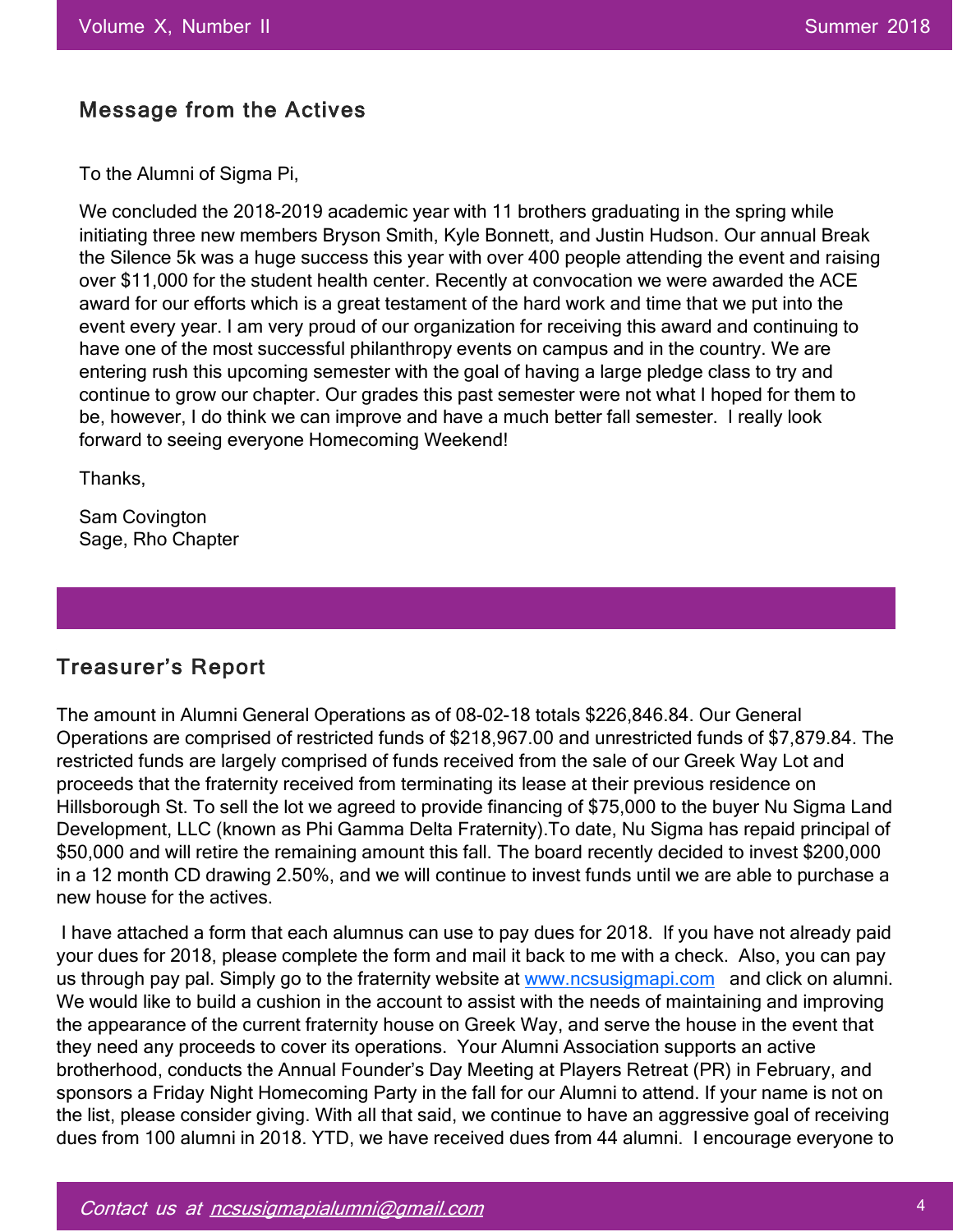attend homecoming (against Florida State, November 3rd), visit the house, and reconnect with fellow alumni this year.

ITB

Steele Hall

**Treasurer** 

|                        | 2018 Sigma Pi Alumni YTD                    |                      |  |
|------------------------|---------------------------------------------|----------------------|--|
|                        |                                             |                      |  |
| <b>Richard Adams</b>   | Robert Ford                                 | Caleb Lloyd          |  |
| Terry Allen            | <b>Thomas Geshay</b><br>Pat McKee           |                      |  |
| <b>Rick Anderson</b>   | Wayne Miller<br><b>Greg Gmyr</b>            |                      |  |
| Jim Baggs              | Carey Gupton                                | <b>Barry Morrow</b>  |  |
| Peter Barnes           | Steele Hall                                 | Michael Nguyen       |  |
| Jonathan Boland        | Chris "Brew" Hultgren                       | <b>Brian Norris</b>  |  |
| <b>Brent Brewbaker</b> | <b>Gerald Hurst</b>                         | Larry Redman         |  |
| Neil Britt             | <b>T. Brad Rivers</b><br>Dan Ingram         |                      |  |
| Don Bulluck            | <b>Trevor Israel</b><br><b>Greg Roberts</b> |                      |  |
| Bill "Twig" Bunn       | <b>Rick Schmidt</b><br>Jan Jensen           |                      |  |
| George Burnette        | David Johnson                               | James Singer         |  |
| Jeff Cline             | Michael Kaney                               | <b>Randall Smith</b> |  |
| <b>Jack Cummings</b>   | <b>Rick Kiernan</b>                         | <b>Grady Sykes</b>   |  |
| <b>Ted Cunningham</b>  | Will Lackey                                 | Raymond Uptegrove    |  |
| <b>Jack Daniels</b>    | Curtis Ledford                              |                      |  |